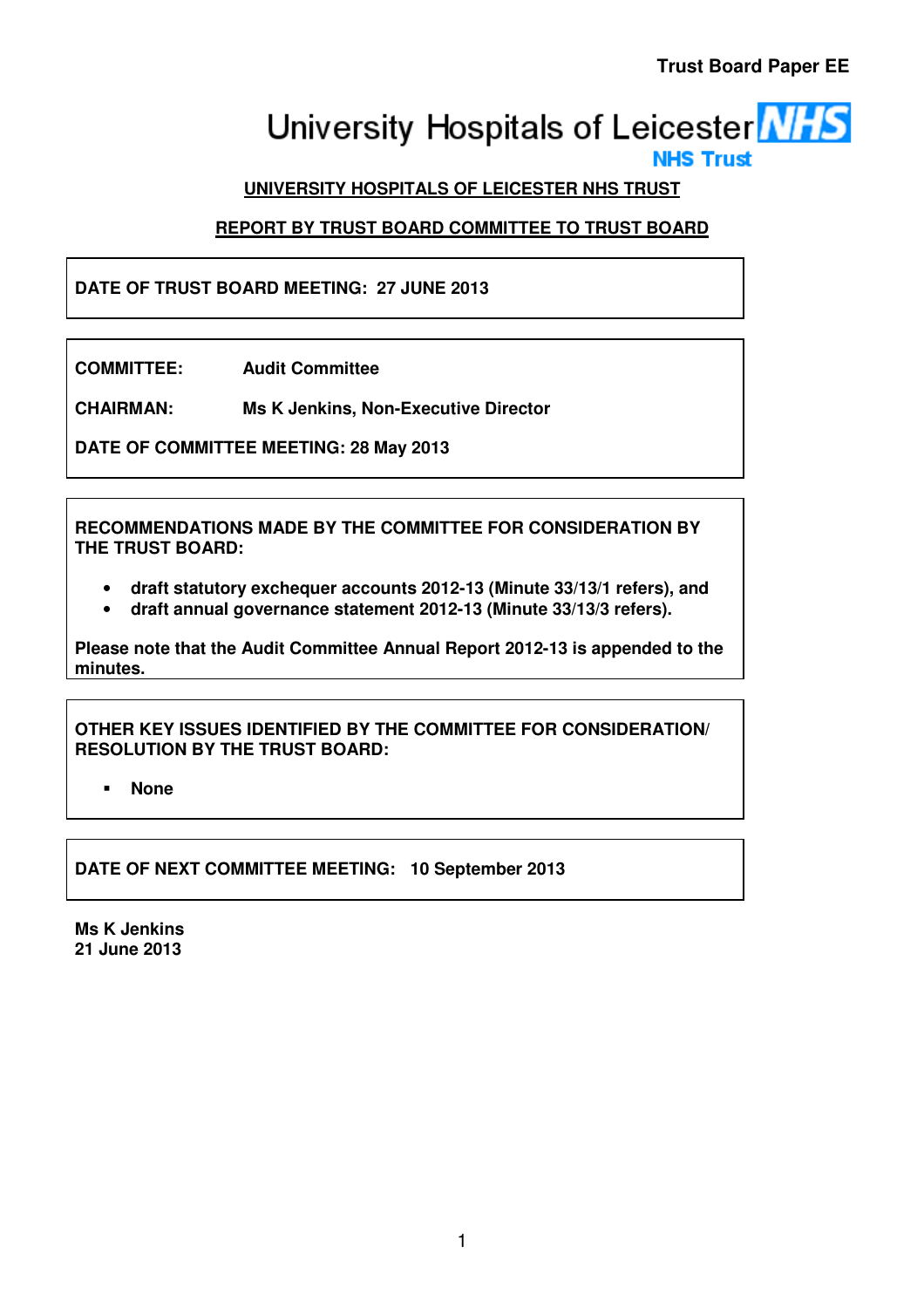#### **UNIVERSITY HOSPITALS OF LEICESTER NHS TRUST MINUTES OF A MEETING OF THE AUDIT COMMITTEE HELD ON TUESDAY 28 MAY 2013 AT 10:30AM IN THE BOARD ROOM, VICTORIA BUILDING, LEICESTER ROYAL INFIRMARY**

#### **Present:**

Ms K Jenkins – Non-Executive Director (Chairman) Mr R Kilner – Non-Executive Director Mr I Reid – Non-Executive Director

#### **In Attendance:**

Mr J Adler – Chief Executive Mr P Cleaver – Risk and Assurance Manager (for Minute 39/13-40/13 inclusive) Miss M Durbridge – Director of Safety and Risk (for Minute 39/13-40/13 inclusive) Mrs H Majeed – Trust Administrator Mr R Manton – Risk and Safety Manager (for Minute 39/13-40/13 inclusive) Mrs C Ribbins – Acting Chief Nurse Mr A Seddon – Director of Finance and Business Services Mr N Sone – Financial Accountant Mr S Ward – Director of Corporate and Legal Affairs

Mr D Hayward – KPMG (the Trust's External Auditor) Mr D Sharif – KPMG (the Trust's External Auditor)

Ms J Clarke – Local Counter Fraud Specialist (East Midlands Internal Audit Services) (from Minute 38/13/1 – Minute 38/13/2 inclusive)

Ms A Breadon – Head of Internal Audit, PWC (the Trust's Internal Auditor) Ms C Wood – Internal Audit Manager, PWC (the Trust's Internal Auditor) Ms J Watson – Senior Internal Audit Manager (the Trust's Internal Auditor)

#### **RECOMMENDED ITEMS ACTION**

# **33/13 DRAFT STATUTORY ACCOUNTS 2012-13 AND ANNUAL REPORT 2012-13**

# 33/13/1 Draft Statutory Exchequer Accounts 2012-13

The Director of Finance and Business Services presented paper C, including the annual accounts for the year ended 31 March 2013 (appendix 1 to the report refers). The Trust had reported an operational surplus of £91,000 for 2012-13.

Responding to a query, it was noted that the 'revenue from patient care activities' related to the actual overseas patients that were billed. Mr I Reid, Non-Executive Director queried the increase in premises costs particularly the computer hardware and software maintenance contracts – in response, the Director of Finance and Business Services agreed to provide the details outside the meeting. **DFBS**

Mr R Kilner, Non-Executive Director suggested that additional information be included in respect of the non-NHS receivables. **DFBS**

The Audit Committee Chair commented on the accounts presented noting that the significant increase in the Non-NHS (other) revenue related to the income from the increase in the number of ECMO cases from health bodies in Wales, Scotland and Northern Ireland. It was suggested that a narrative on the increase in car parking revenue and expenditure be included in the accounts.

The operating expenses in relation to research and development had decreased – **DFBS**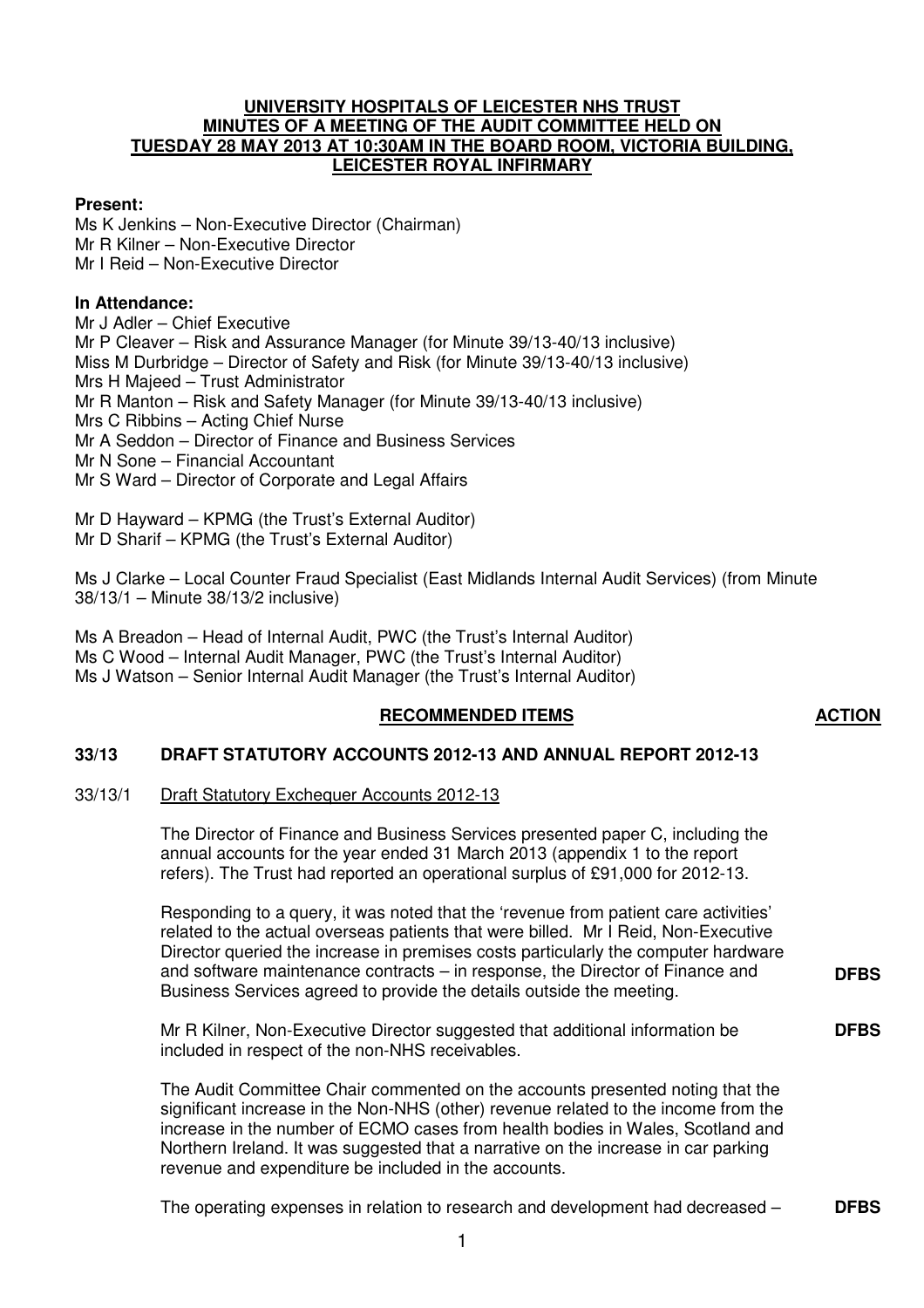the Director of Finance and Business Services agreed to provide the breakdown outside the meeting.

Under the Better Payments Practice Code, the Trust was required to pay 95% of NHS and non-NHS invoices within 30 days of receipt. The target had not been met, due to actions agreed within the Trust's liquidity plan. However, supplier payment terms had been reviewed.

Proposed Representation Letter from the Trust to the External Auditors was circulated at the meeting and the Committee Chair suggested that this be discussed outside the meeting due to its lateness.

#### **Recommended – that (A) the draft statutory annual accounts 2012-13 be endorsed and recommended onto the Trust Board for formal approval, and DFBS/**

**(B) the Director of Finance and Business Services be requested to undertake the actions detailed above.** 

**DFBS**

**TA**

#### 33/13/2 External Audit Draft Audit Memorandum and Verbal Opinion on the 2012-13 Statutory Accounts

 Mr D Sharif, KPMG (the Trust's External Auditor) presented paper D, which detailed the draft Audit Memorandum and provided a verbal opinion on the 2012-13 statutory accounts, including the Trust's management response to the Audit Memorandum. As a result of KPMG's 2012-13 audit work, five recommendations had been made to the Trust and the key recommendations were:-

- the Trust should ensure that Finance department was provided with sufficient and appropriate documentation around new contractual arrangements to enable timely evaluation of appropriate accounting treatments, and
- the Trust should ensure that as the services provided under new contracts evolved, that all relevant information pertaining to these new developments was obtained and reviewed on a timely basis to ensure that the accounting treatment and disclosures remained appropriate.

In respect of the recommendation re. Human Resources department should maintain a central database of all individuals not paid through the payroll system – it was noted that the Director of Human Resources had this in-hand.

Mr D Sharif notified his intention to issue an unqualified audit opinion on the Trust's 2012-13 accounts following the Audit Committee adopting the accounts and receipt of the management representation letter.

Appendix E outlined the ISA 260 Declaration of Independence and Objectivity.

 In discussion on the outstanding external audit recommendations, the Audit Committee Chair requested that the actions be updated to reflect the correct owner and completion date. It was also noted that progress of all audit actions (internal and external) were now monitored at the Executive Performance Board meetings.

**Recommended – that (A) the contents of this report, and additional verbal information provided, be received and noted, and** 

**(B) outstanding External Audit recommendations to reflect the correct owner and completion date.** 

**EA/ DFBS**

**EA/ DFBS/ TA**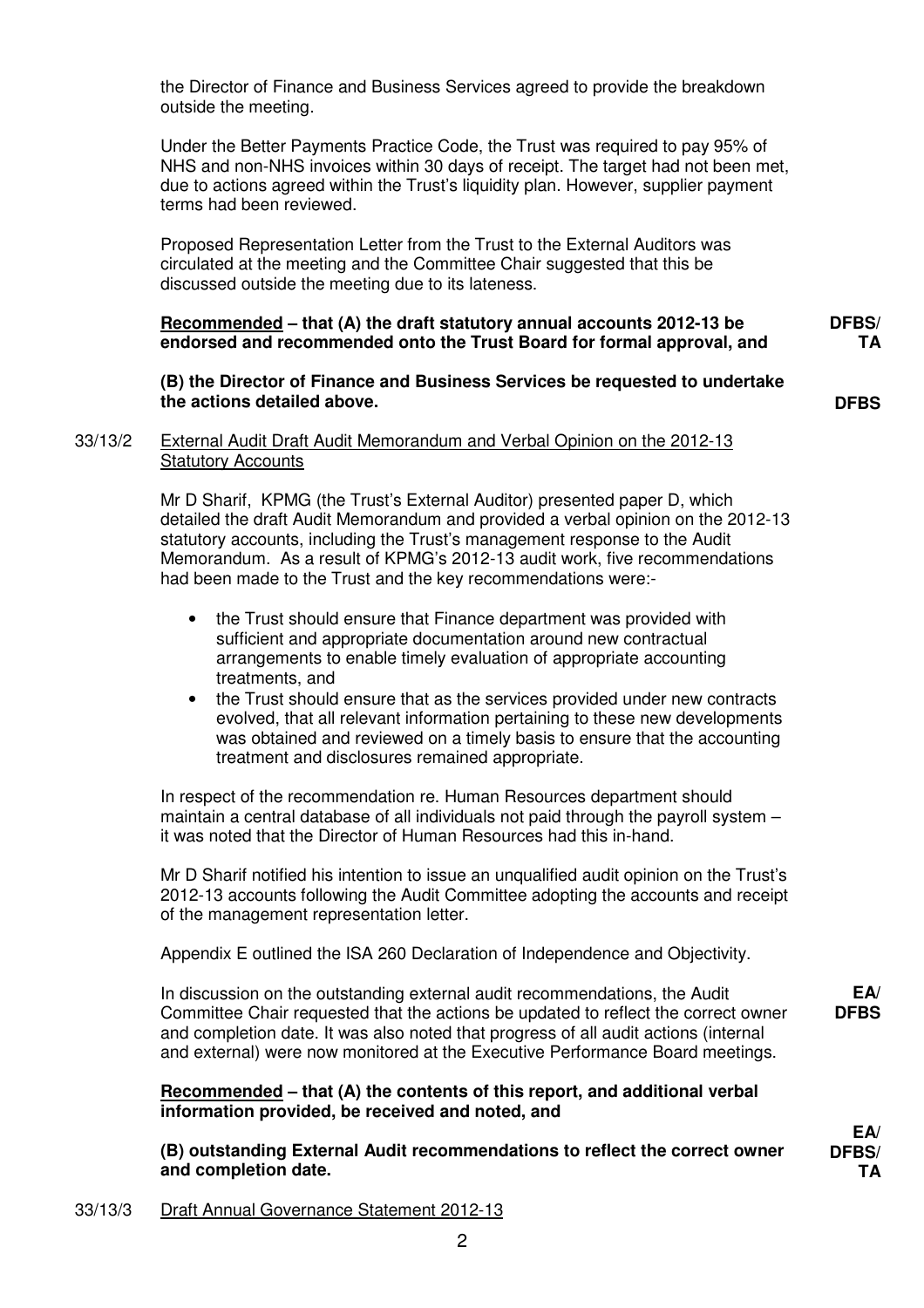In discussion of paper E which detailed the draft Annual Governance Statement 2012-13, it was suggested that wording be amended in respect of the actions taken by the Trust following Internal Audit's review of Business Continuity Management and IT Disaster Recovery arrangements. **DCLA**

**Recommended – that subject to the amendments to be made by the Director of Corporate and Legal Affairs (as described above) and under Minute 42/13/2 below, the draft Annual Governance Statement 2012-13 be endorsed and recommended onto the Trust Board for formal approval. DCLA/ TA**

**DCLA**

**TA**

#### 33/13/4 Draft Audit Committee Annual Report 2012-13

 The Director of Corporate and Legal Affairs presented paper F, which detailed the draft Audit Committee Annual Report for 2012-13, noting that, further to members' comments, it would be appended to the Committee's minutes when submitted to the Trust Board. The Committee Chair suggested that she provided an updated paragraph on her role for inclusion within the report.

**Recommended – that subject to inclusion of an updated paragraph on the role of the Committee Chairman, the Director of Corporate and Legal Affairs be requested to append the Audit Committee Annual Report 2012-13 to the minutes of the Audit Committee when it is submitted to the Trust Board on 27 June 2013. DCLA/**

#### **RESOLVED ITEMS ACTION**

#### **34/13 PRIVATE DISCUSSIONS WITH BOTH SETS OF AUDITORS**

As at the previous meeting, and in line with the guidance detailed within paper A, private discussions took place between the Chairman and members of the Audit Committee and External and Internal Audit ahead of the start of the formal meeting.

#### **Resolved – that the position be noted.**

#### **35/13 APOLOGIES**

Apologies for absence were received from Mr A Bostock, KPMG (the Trust's External Auditor).

#### **36/13 MINUTES**

 **Resolved – that the Minutes of the meeting held on 3 April 2013 (papers G-G1 refers) be confirmed as a correct record.** 

#### **37/13 MATTERS ARISING FROM THE MINUTES**

 The Committee Chair confirmed that the matters arising report (paper H) highlighted the matters arising from the most recent meeting held on 3 April 2013. Members noted in particular (re: Minute 25/3/12) – the Director of Finance and Business Services reported that he introduced discussion at the Executive Team meeting on 21 May 2013 on whether there was a need to step-up the level of Consultant education in treating overseas visitors and the general consensus was that the guidance was as clear as it could be.

#### **Resolved – that the matters arising report (paper H) be received and noted.**

#### **38/13 ITEMS FROM THE LOCAL COUNTER FRAUD SPECIALIST**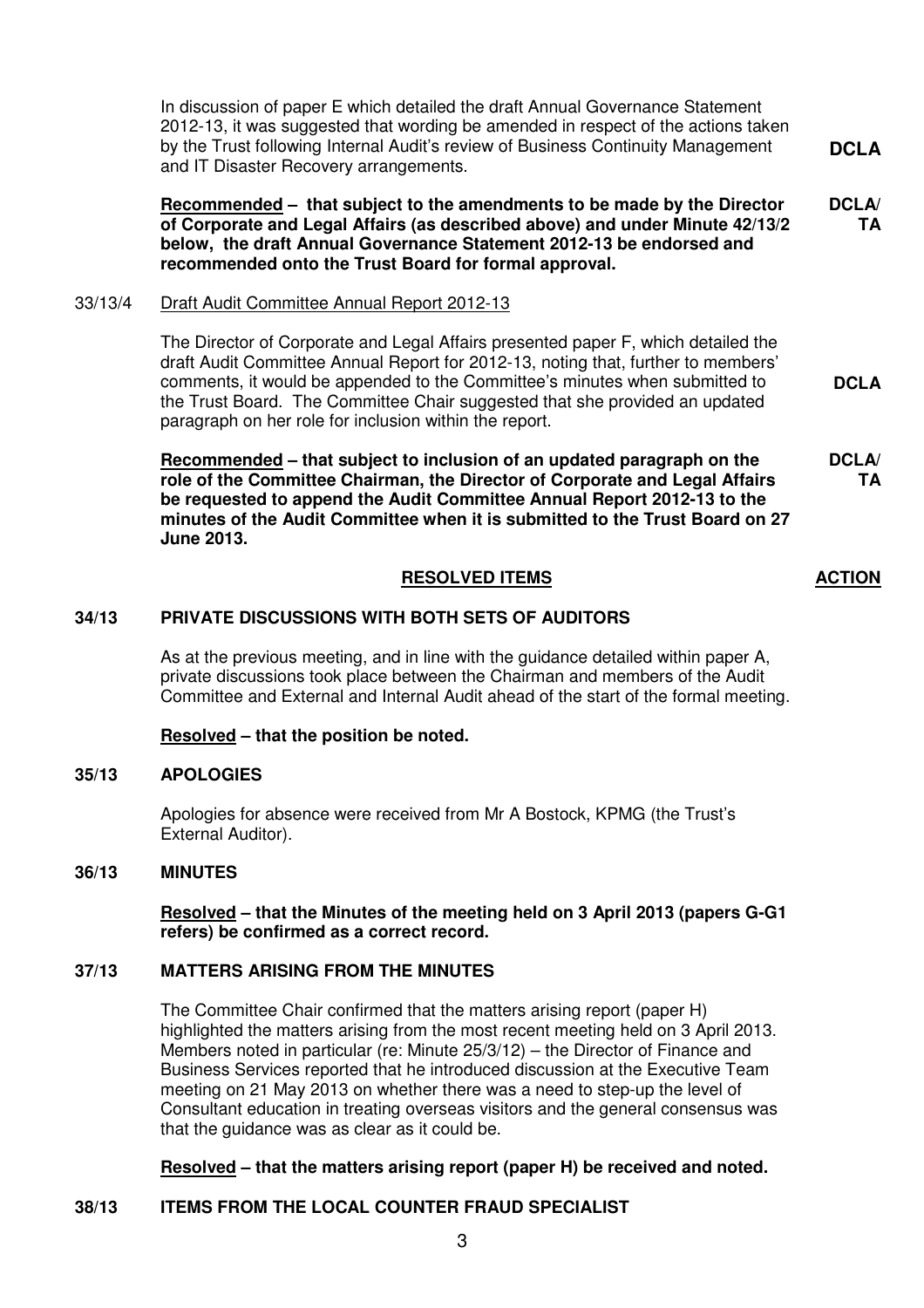#### 38/13/1 Local Counter Fraud Annual Report 2012-13

Ms J Clarke, Local Counter Fraud Specialist presented paper B, which detailed a summary of the Annual Report of Counter Fraud work for 2012-13 which had been written in accordance with the provisions of the Secretary of State Directions on fraud and corruption.

In response to a query from Mr I Reid, Non-Executive Director re. Section 1.2.4 – it was noted that 26 information reports and 8 investigations were opened throughout 2012-13. In discussion on a fraud committed re. working whilst sick - the member of staff resigned prior to disciplinary hearing – members noted the need for a consistent policy to be in place for non-clinical staff noting that for clinical staff  $$ such issues would be referred to the appropriate governing body (i.e. GMC/RCN etc). It was suggested that this matter be taken forward through the Workforce Executive Committee.

**DHR**

The Committee Chair requested that an update on the recovery of losses and fraud area categorisation be provided at the Audit Committee meeting in September 2013.

#### **Resolved – that (A) the contents of this report be received and noted;**

**(B) the Local Counter Fraud Specialist be requested to provide an update on the recovery of losses and fraud area categorisation at the Audit Committee meeting on 10 September 2013, and LCFS/ TA**

**(C) the Workforce Executive Committee to ensure that a consistent policy was in place to deal with members of staff who had committed fraud and had resigned prior to disciplinary hearing. DHR**

38/13/2 Report from the Local Counter Fraud Specialist

 **Resolved – that this Minute be classed as confidential and taken in private accordingly.** 

#### **39/13 RISK REPORTS**

#### 39/13/1 Risk Management Policy

The Director of Safety and Risk, Risk and Assurance Manager and Risk & Safety Manager attended the meeting to present the Risk Management policy (paper I – appendix 1). Appendix 2 provided a summary of changes to the Risk Management Policy and the rationale for their inclusion.

It was suggested that the following be included within the policy – 'The Trust Board to be provided with a monthly report of all new high risks opened in that period supplemented by a quarterly report on all high risks'. **RAM**

The Committee Chair suggested that a report be presented to the September 2013 meeting on how the new processes outlined in the risk management policy were operating with an end on end example of how risks were escalated from "ward to board". **RAM**

 **Resolved – (A) subject to the inclusion of the proposal for monthly reporting of new high risks to the Trust Board, the risk management policy be endorsed for consideration by the Trust Board on 30 May 2013, and RAM**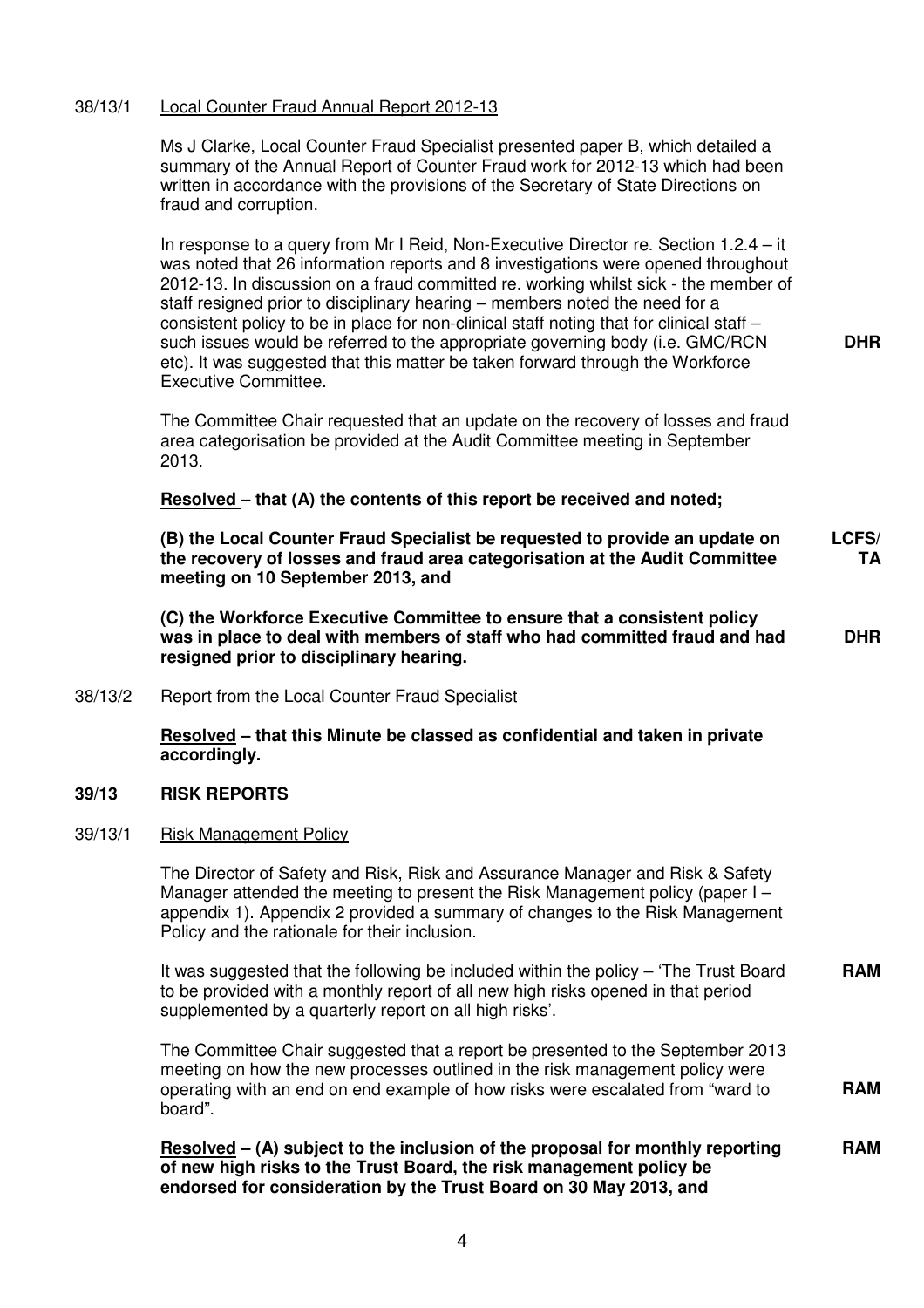**DSR**

**(B) the Risk and Assurance Manager to present a report to the Audit Committee in September 2013 on how the new processes outlined in the risk management policy were operating – 'ward to board', providing an end to end example.** 

#### 39/13/2 Board Assurance Framework

Paper J provided an overview of significant risks impacting upon the Trust. A refresh of the Board Assurance Framework was currently in progress to ensure the risks were an accurate reflection of those risks currently faced by the Trust.

Mr R Kilner, Non-Executive Director suggested that in the strategic risk register, it would be helpful to have clarity on the member of staff who identified the risk (noting that the person who owned the risk might be different to who identified it).

In response to queries relating to timescales for achieving the target risk score, it was noted that an action tracker was being introduced to keep a log of the actions. It was suggested that the risk register review process at Divisional Board level aimed to ensure that current mitigating actions were on track and that owners of a risk with an elapsed action due date were held to account to identify what was causing the slippage.

 **Resolved – that the contents of paper J be received and noted.** 

#### 39/13/3 Report from the Director of Safety and Risk

 **Resolved – that this Minute be classed as confidential and taken in private accordingly.** 

#### **40/13 LOCAL SECURITY MANAGEMENT ANNUAL REPORT 2012-13**

The Director of Safety and Risk advised that the Local Security Management Specialist (LSMS) role would now be part of the Health and Safety Team. A full time officer post was being advertised. The Executive Board Level Director and Non-Executive Director for local security management needed to be agreed.

Management of violence and aggression was covered by NHSLA standards. The current assessment of compliance with this standard was that the Trust was at Level 1. NHS Protect had developed a series of 31 standards, to which organisations should comply in order to meet their security obligations. Some of these standards were specific to the role of the LSMS, others addressed wider organisational issues, such as the management of assets. Paper K provided an update on the work of the LSMS in relation to addressing the generic areas identified by NHS Protect and priority areas for action. The report also included performance information and crime statistics, new work streams and recommendations.

Mr R Kilner, Non-Executive Director noted that the total number of security incidents attended by the security teams exceeded 1500 and highlighted the improvement which represented an approximate 31% reduction, compared with incidents during the previous year.

The Director of Safety and Risk advised that a further update on local security management arrangements would be presented to a future Executive Team meeting and the Audit Committee in September 2013.

#### **Resolved – that (A) the recommendations in paper K be noted, and**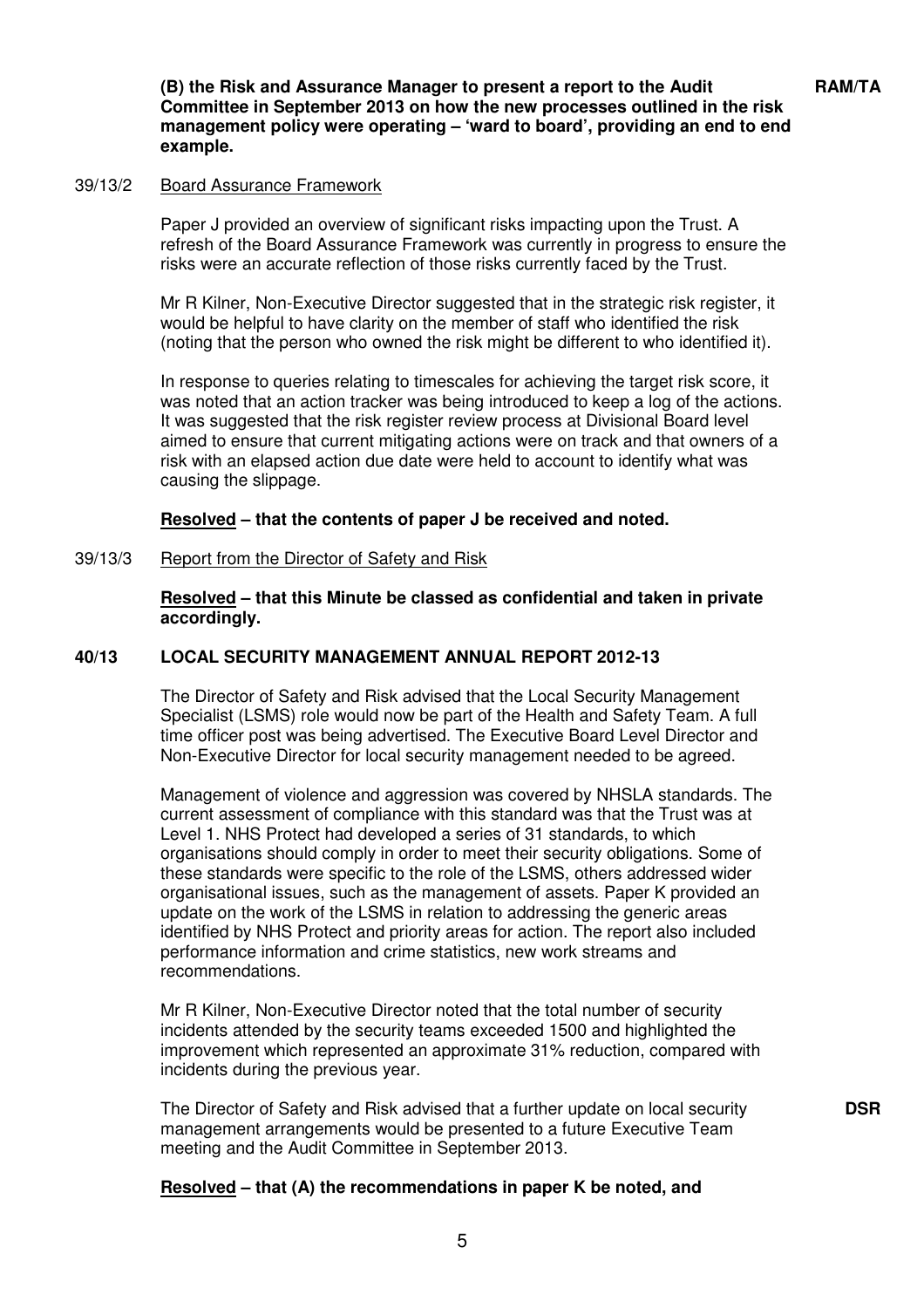**(B) the Director of Safety and Risk to present an update on local security management arrangements to a future meeting of the Executive Team and the Audit Committee in September 2013.** 

#### **41/13 FINANCE – STRATEGIC AND OPERATIONAL ISSUES**

41/13/1 Discretionary Procurement Actions

#### **Resolved – the contents of paper L be received and noted.**

41/13/2 Losses and Special Payments

Paper M provided an update on losses and special payments for the year ending March 2013. Members noted that the number and value of cases had reduced in comparison to the previous year.

#### **Resolved – the contents of paper M be received and noted.**

#### **42/13 ITEMS FROM INTERNAL AUDIT**

#### 42/13/1 Internal Audit Year-End report and Head of Internal Audit Opinion 2012-13

 The Head of Internal Audit, PwC presented paper N, the Internal Audit Annual report for 2012-13 and the proposed Head of Internal Audit opinion. An overall opinion of 'significant assurance' was provided – using the terminology set out in the DoH guidance to Heads of Internal Audit.

 In respect of the 'Business Continuity and IT Disaster Recovery' review – the Trust had produced an action plan setting out the detail of how it planned to meet the recommendations set out in this review. On this basis, the ratings of two findings had been downgraded from 'high' to 'medium'.

 In respect of the follow-up of outstanding internal audit actions, it was noted that this would be discussed on a monthly basis by the Executive Performance Board.

#### **Resolved – that the contents of paper N be received and noted.**

#### 42/13/2 Internal Audit Progress Report

 Paper O provided the Committee with an update on progress in delivering the 2012-13 Internal Audit plan and developing the 2013-14 plan. Final reports for all internal audit reviews had been issued. All agreed actions were being tracked using the tracking tool 'TrAction'.

 The Internal Audit Manager advised that the bank and agency review had been deferred to 2013-14 and was scheduled to commence in June 2013. A discussion took place on the scope of the review and it was agreed that the review should focus on the Acute Division. **IA**

 The Committee Chair noted the need for the wording on page 11 of the Annual Governance Statement to be amended to reflect the key findings highlighted following the review of the Trust's Cost Improvement Programme.

#### **Resolved – that (A) the contents of paper O be received and noted, and**

#### **(B) the bank and agency review to focus on the Acute Care Division. IA**

#### 42/13/3 Internal Audit Reviews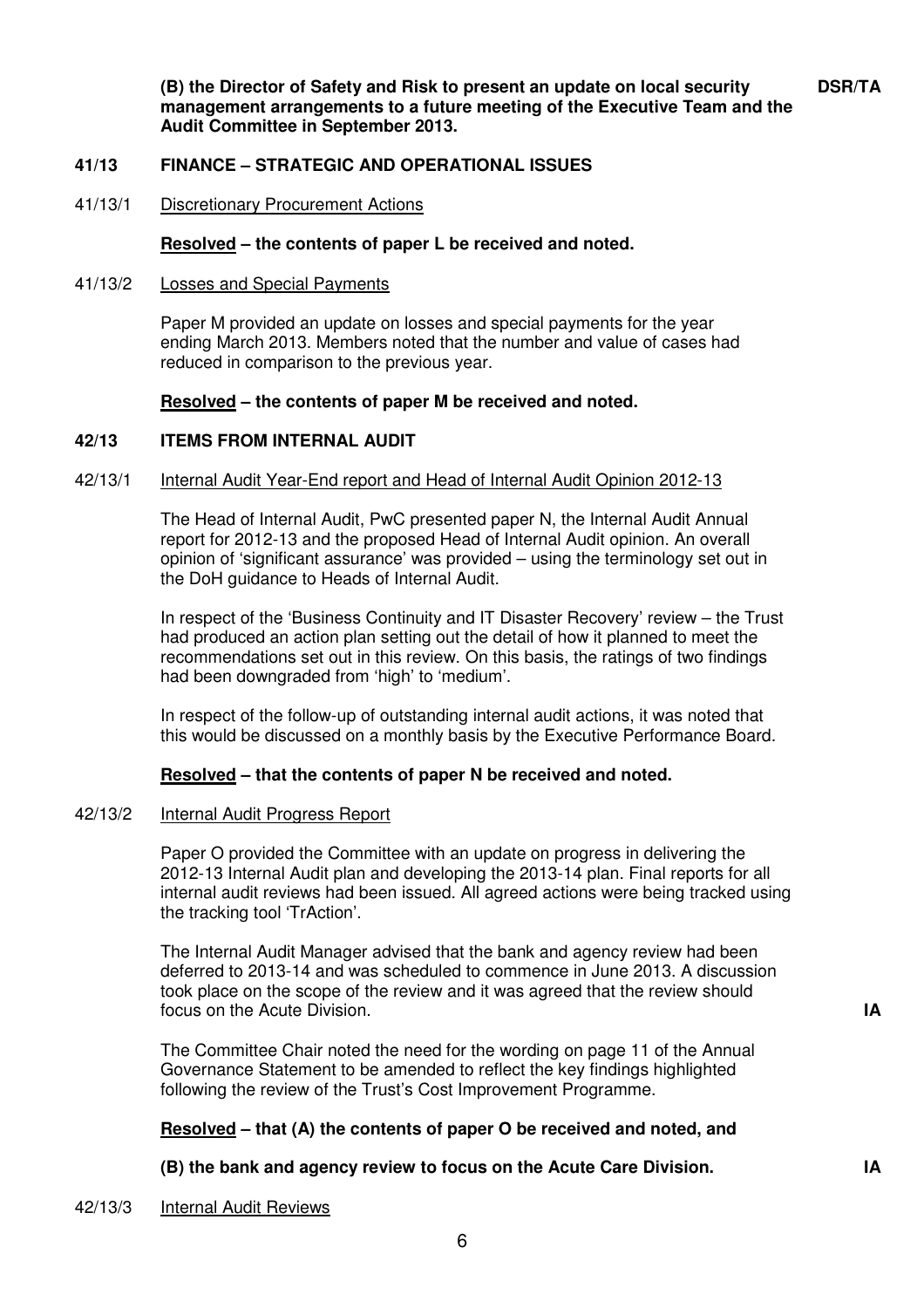#### **Resolved – that the contents of papers P – P6 be received and noted.**

#### 42/13/4 Internal Audit Plan 2013-14

The Senior Internal Audit Manager presented paper Q which outlined the internal audit risk assessment and the proposed areas of internal audit focus for 2013-14. The plan had been prepared following discussion with the Trust's Executive Team. The Senior Internal Audit Manager highlighted a minor change in respect of wording around risk under the section 'Corporate objectives and risks' on page 4 of the report.

#### **Resolved – that the contents of paper Q subject to the correction of the amendment described above be received and noted.**

### 42/13/5 Internal Audit Charter

The Senior Internal Audit Manager advised that the new Public Sector Internal Audit standards had recently been published and reiterated the need for Internal Auditor's to agree an Internal Audit Charter. Paper R, outlined the Internal Audit Charter which was a formal document that defined the internal audit activity's purpose, authority and responsibility. The Charter assessed how the requirements of the public sector internal audit standards were being complied, set out protocols for distributing reports and set out revised timescales for planning, execution and reporting of internal audit work.

An example of a monitoring report which included monitoring against a set of key performance indicators was tabled at the meeting. The Committee Chair suggested that an additional KPI be included in respect of the 'closing meeting to be undertaken 2 days after the field word was completed' – Internal Auditors agreed to action this.

**IA**

**IA**

#### **Resolved – (A) the contents of paper R be received and noted, and**

**(B) an additional KPI (as described above) be included to the monitoring report.** 

#### **43/13 ASSURANCE GAINED FROM THE FINANCE AND PERFORMANCE (F&P) COMMITTEE AND THE QUALITY ASSURANCE COMMITTEE (GRMC)**

Mr I Reid, Non-Executive Director highlighted that the main issues had already been raised.

 **Resolved – that the verbal update be noted.** 

### **44/13 MINUTES FOR INFORMATION AND DISCUSSION**

44/13/1 Quality Assurance Committee

 **Resolved – that the Minutes of the Quality Assurance Committee meetings held on 19 March 2013 (paper S refers) and 16 April 2013 (paper S1 refers) be received and noted.** 

#### 44/13/2 Finance and Performance Committee

 **Resolved – that the Minutes of the Finance and Performance Committee meeting held on 27 March 2013 (paper T refers) and 24 April 2013 (paper T1 refers) be received and noted.**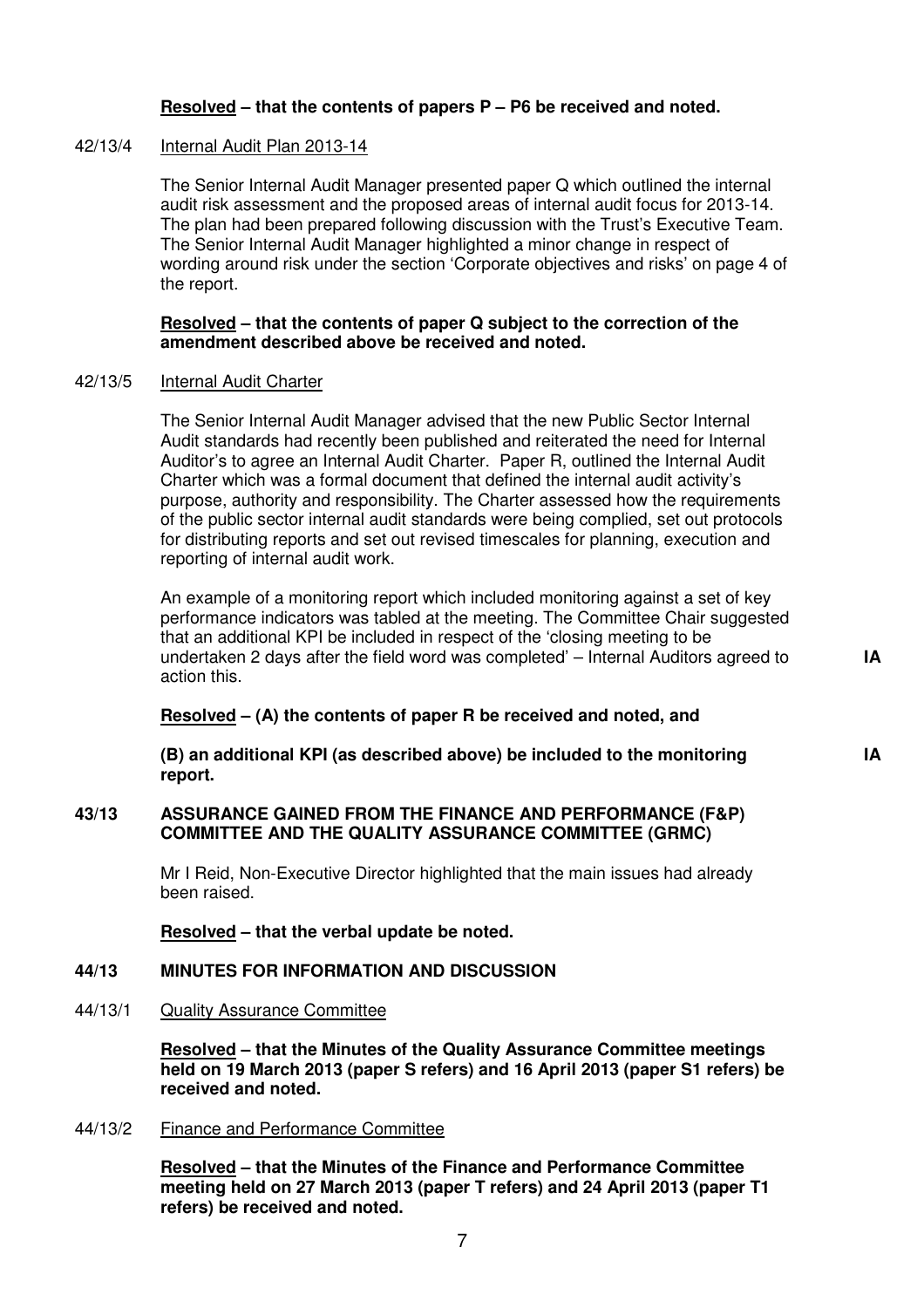#### **45/13 ANY OTHER BUSINESS**

45/13/1 Mr I Reid, Non-Executive Director

The Committee Chair thanked Mr I Reid, Non-Executive Director for his contribution to the Audit Committee.

 **Resolved – that the update be noted.** 

#### **46/13 IDENTIFICATION OF KEY ISSUES THAT THE COMMITTEE WISHES TO DRAW TO THE ATTENTION OF THE TRUST BOARD**

- **draft statutory exchequer accounts 2012-13 (Minute 33/13/1 refers), and**
- **draft annual governance statement 2012-13 (Minute 33/13/3 refers).**

 **Resolved – that the recommended items listed above be brought to the attention of the Trust Board.** 

#### **47/13 DATE OF NEXT MEETING**

 **Resolved – that (A) the next meeting of the Audit Committee be held on Tuesday, 10 September 2013 from 10:30am in the Board Room, Victoria Building, Leicester Royal Infirmary, and** 

**(B) it be noted that this meeting would be preceded by a private meeting between the Audit Committee Chairman and the Non-Executive Director members at 10:00am, with representatives from Internal and External Audit to attend from 10:15am in the Committee Room, Victoria Building, Leicester Royal Infirmary.** 

The meeting closed at 12:28pm.

Hina Majeed, **Trust Administrator** 

| Name              | Possible | Actual | % attendance |
|-------------------|----------|--------|--------------|
| K Jenkins (Chair) |          |        | 100%         |
| R Kilner          |          |        | 50%          |
| Reid              |          |        | 100%         |

#### **Attendees**

| Name         | Possible | Actual | % attendance |
|--------------|----------|--------|--------------|
| S Hinchliffe |          |        | $100\%$      |
| A Seddon     |          |        | 100%         |
| S Ward       |          |        | $100\%$      |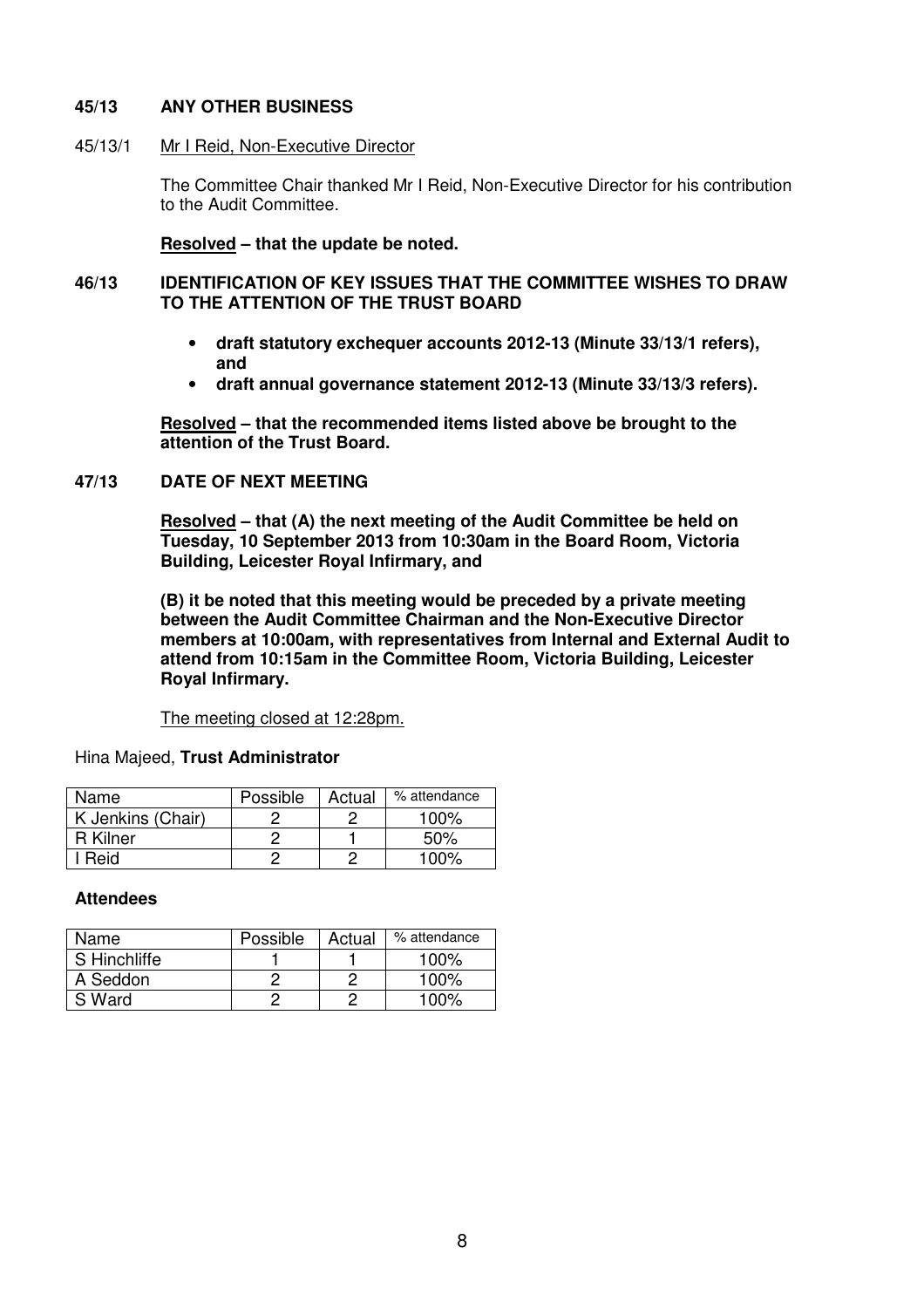**University Hospitals of Leicester NHS Trust** 

# **Audit Committee**

# **Annual Report 2012 / 13**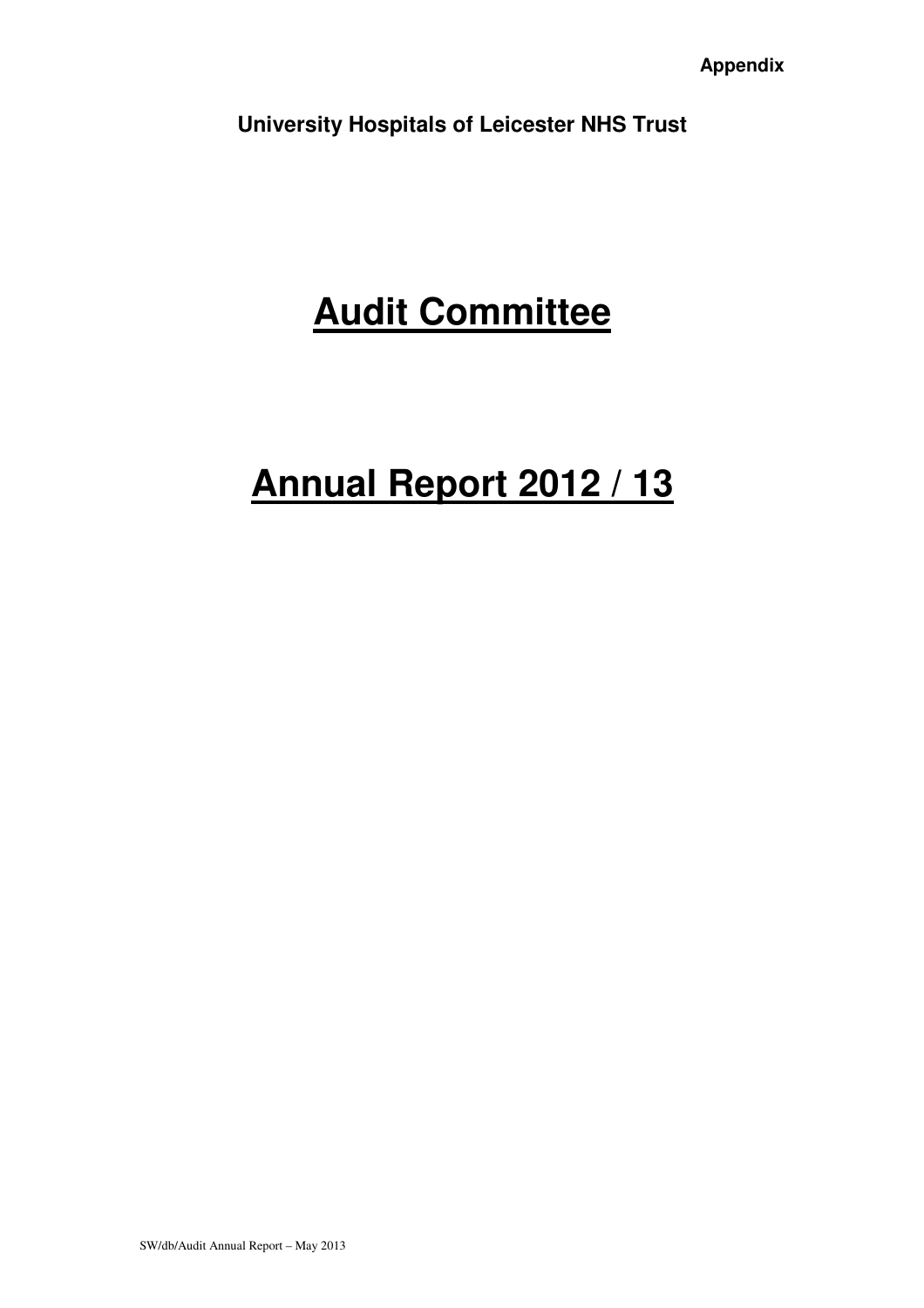# **FOREWORD**

The purpose of this University Hospitals of Leicester (UHL) NHS Trust Audit Committee Annual Report is to provide a brief commentary on the work of the Committee in the 2012/13 financial year.

This is the ninth such report prepared by UHL's Audit Committee. I hope you find it of interest.

We would welcome feedback on this Annual Report. Please forward comments to me c/o Stephen Ward, Director of Corporate and Legal Affairs at stephen.ward@uhl-tr.nhs.uk or at: -

Leicester Royal Infirmary Infirmary Square Leicester LE1 5WW

Kiran Jenkins Chairman, UHL Audit Committee May 2013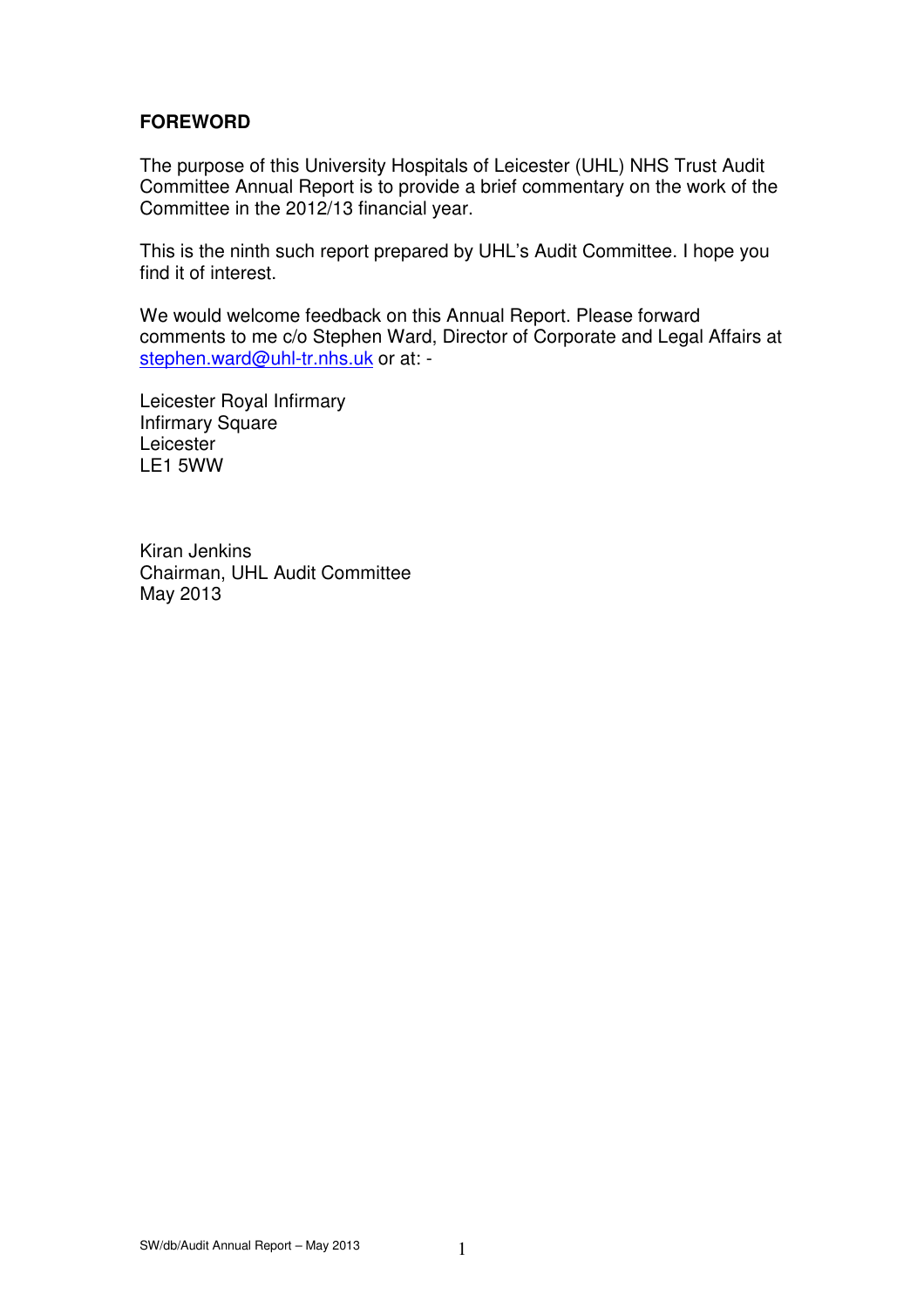| <b>CONTENTS</b>                | Page    |
|--------------------------------|---------|
| The Role of an Audit Committee | 3       |
| Membership and meetings        | $4 - 5$ |
| Review of 2012/13              | $6 - 8$ |
| The Future: 2013/14 and beyond | 9       |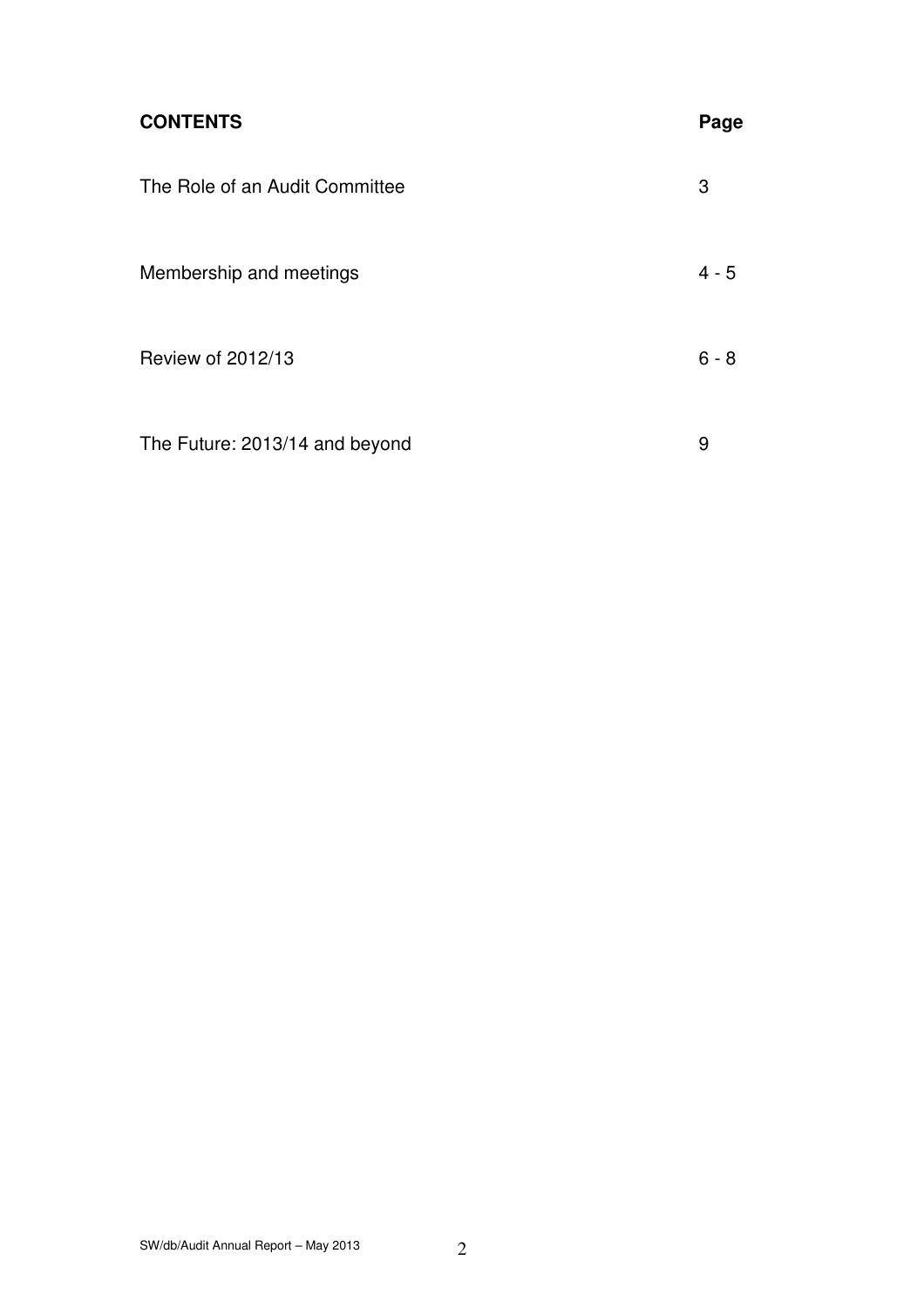## **The Role of an Audit Committee**

Every NHS organisation is required to establish a non-executive committee of the Board to be known as the Audit Committee. The main objective of the Committee is to independently contribute to the Board's overall process for ensuring that an effective internal control system is maintained. In addition, the Audit Committee provides a form of independent check upon the executive arm of the Board.

Traditionally, the primary focus for this work has related to internal financial control matters such as the scrutiny and review of financial systems, the maintenance of proper accounting records and the reliability of financial information. The importance of that financial scrutiny has certainly not diminished, but there is now an expectation of a wider focus by the Audit Committee, particularly in the NHS where there is a need to meet a broad range of stakeholder needs.

As a consequence, the Committee's primary role today is to conclude upon the adequacy and effective operation of the organisation's overall internal control system. As a result, the Committee has a pivotal role to play in reviewing the disclosure statements that flow from the organisation's assurance processes. In particular, this responsibility covers the Annual Governance Statement. UHL's Audit Committee has received reports on this matter in 2012/13.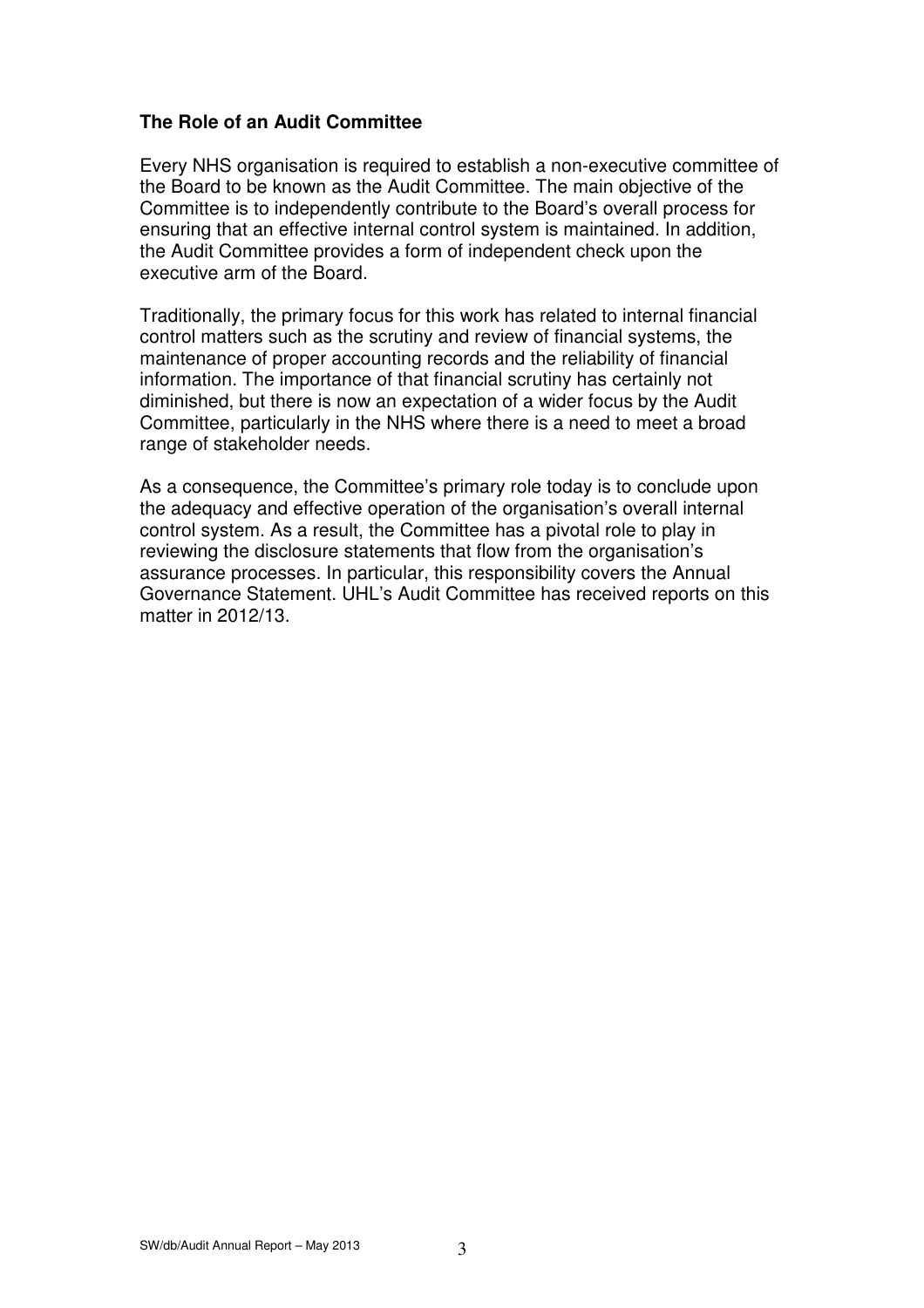### **Membership and meetings**

The exercise of effective oversight requires objectivity and relevant experience. These are among the attributes that Non-Executive Directors bring to the Board. The Audit Committee provides Non-Executive Directors with access to financial information, information upon internal control systems, and to External and Internal Auditors. Non-Executive Directors are thereby able to bring their skills and experience to bear on the internal financial and other control processes and to do so independently of senior management.

The membership of the UHL Audit Committee consists of four Non-Executive Directors, with a quorum of two. The Trust Chairman cannot serve on the Audit Committee. The Chief Executive, Director of Finance and Procurement, Director of Corporate and Legal Affairs, Head of Internal Audit and the External Auditors all have a standing invitation to attend Audit Committee meetings which are held at least three times a year.

Kiran Jenkins assumed the role of substantive Committee Chairman from November 2011 and remains in the role.

Ian Reid, Vice-Chairman of the Trust served as a Committee member throughout 2012/13, as did both Richard Kilner and David Tracy. David Tracy stood down as a Non-Executive Director on 31 March 2013.

The membership of the Trust's Audit Committee is well suited to the importance and complexity of its work. As a minimum, one member of the Committee must have recent financial experience. Kiran Jenkins has extensive experience in finance, audit and risk management. Kiran qualified as a Chartered Accountant with Ernst & Young and post qualification worked as a Senior Manager providing financial assurance and business and business advisory services to blue chip companies. After leaving Ernst & Young, Kiran joined Egg Banking which became part of the Citi Group.

Ian Reid is able to draw upon his 40 years experience in the construction materials industry, culminating in his appointment as Managing Director of Lafarge (Redland) Aggregates in 1990 (a position he held until his retirement in 2003).

Richard Kilner is a chartered civil engineer and a member of the Institution of Civil Engineers.Educated in South Africa,Richard has held a number of senior posts in the construction industry.His most recent role was in private equity at 3i plc where he was involved in significant investment and development programmes in Asia, the USA and Europe.

The Audit Committee met on five occasions during 2012/13. Each meeting was quorate.

The Director of Finance and Business Services has operational responsibility for establishing and maintaining a sound system of internal financial control, is responsible for the production of the annual accounts and is the key contact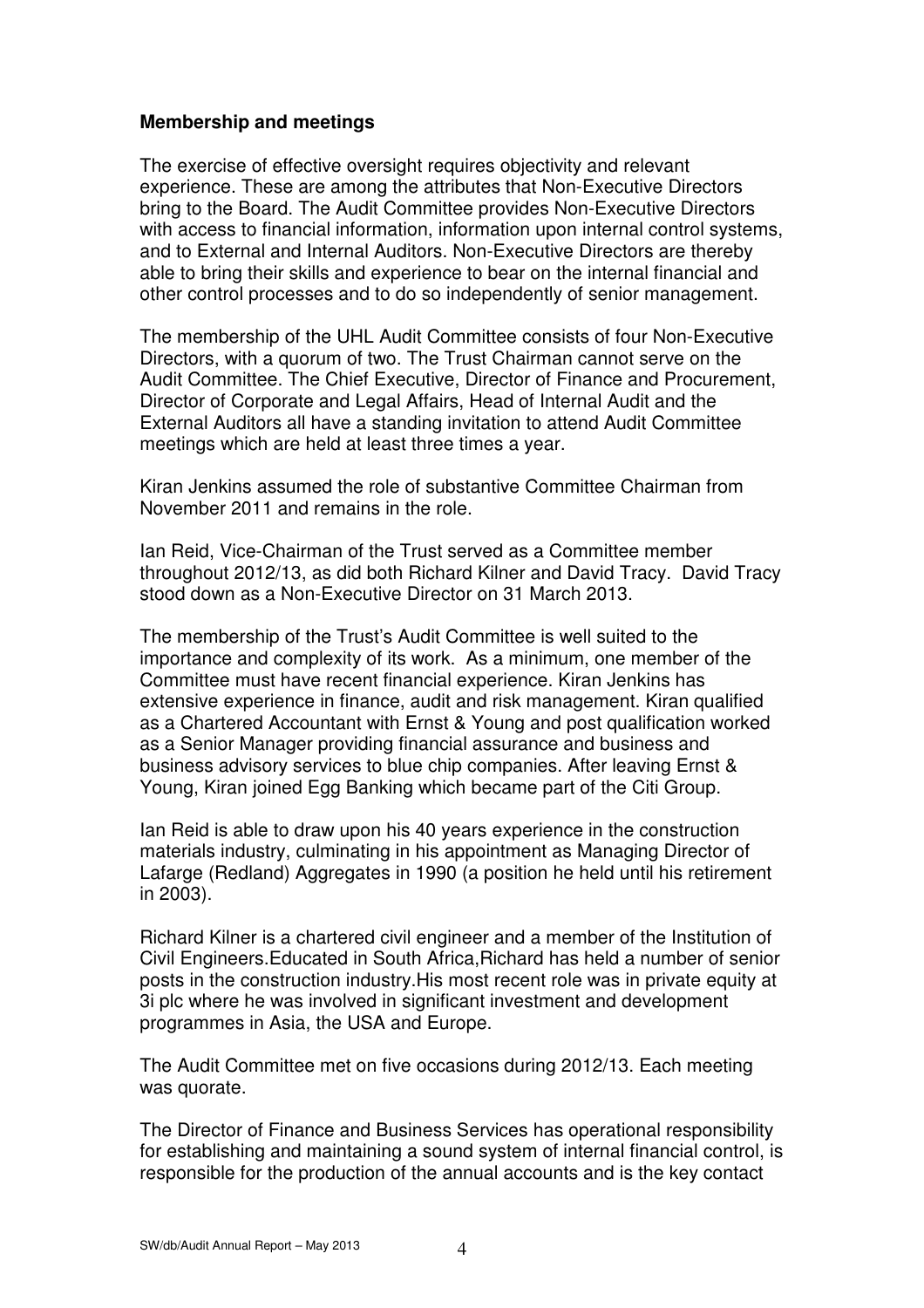for the Head of Internal Audit and the External Auditors. Consequently, the Director of Finance and Business Services is the key executive contact with the Committee and its Chairman and the Committee had access to the Director of Finance and Procurement, and members of his senior management team, at all of the meetings in 2012/13.

Similarly, the Committee had access to both Internal and External Auditors at each meeting in 2012/13.

Both Internal and External Auditors had access to the Audit Committee in the absence of Executive Directors.

Agenda papers are prepared and circulated in advance of meetings. The minutes of each Audit Committee meeting are submitted to the next available meeting of the Trust Board and are presented at Board meetings by the Committee Chairman.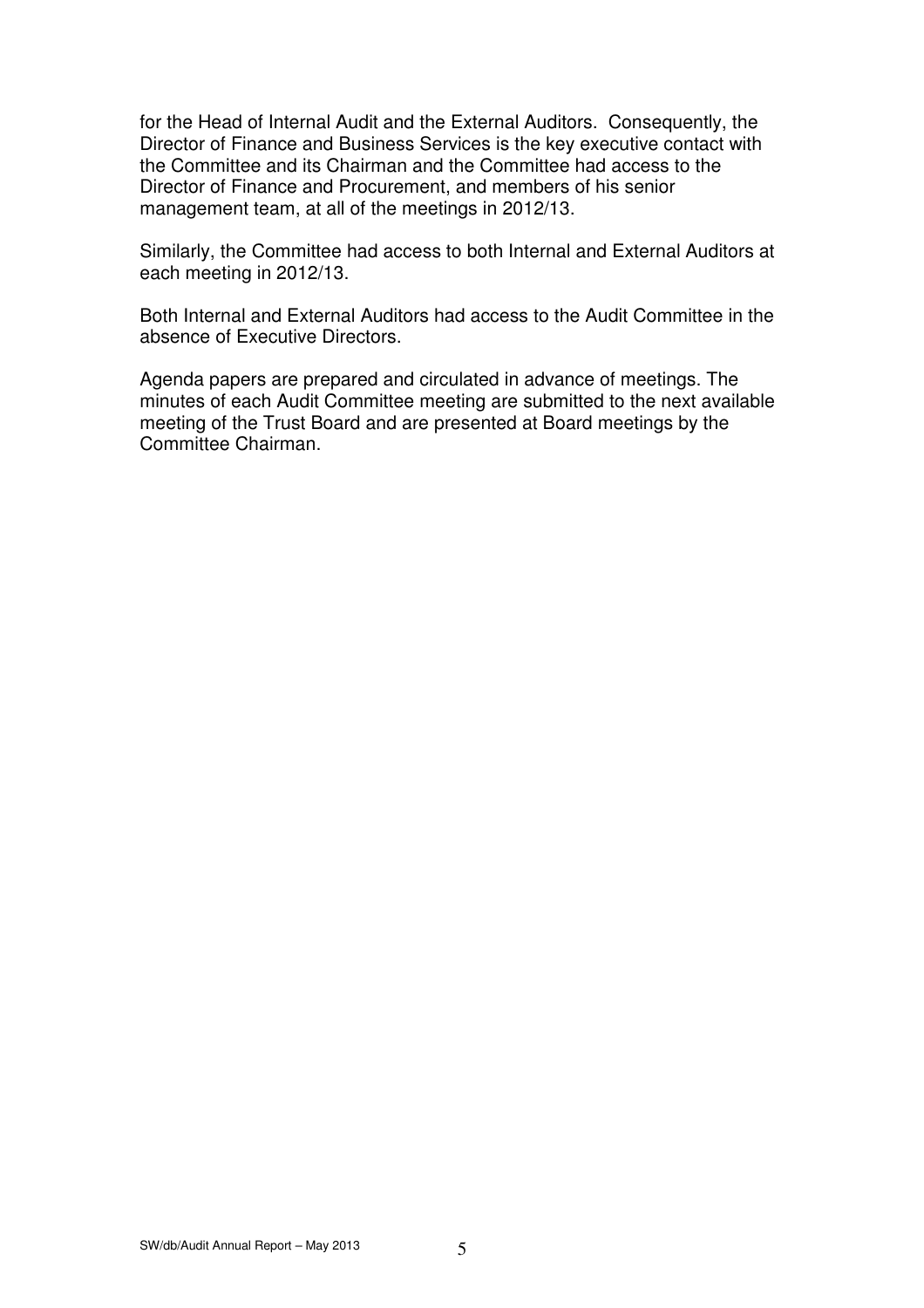# **Review of 2012/13**

During 2012/13 the Audit Committee reviewed a range of activities relating to internal financial and other key control issues, including the following: -

- safeguarding of assets;
- maintenance of proper accounting records;
- the reliability of financial information;
- independence and effectiveness of internal and external audit;
- effectiveness of internal financial control systems;
- the overall control environment (including measures to prevent and detect fraud).

All of these financial duties were substantially delivered through the approval of Internal and External Audit plans and review of progress reports. Discussions with both sets of auditors and the Director of Finance and Procurement provided the basis for obtaining explanation and clarification.

The Annual Internal Audit Report, Head of Internal Audit Opinion Statement and the External Auditor's Audit Memorandum, Opinion and Annual Audit Letter, delivered within the context of risk – based plans, formed the key documents from which the Audit Committee derived assurance.

Other matters considered by the Committee during the year included:-

- review of the Trust's corporate governance policies;
- review of the Trust's assurance framework, a structure within which the Trust Board has identified the principal risks to the organisation meeting its principal objectives and mapped out both the key controls in place to manage them and also how assurance is gained about their effectiveness;
- reviewing the findings of the External Auditors following their review of the Trust's Quality Accounts 2011/12 and the response of Trust management to the Auditors' recommendations;
- a review of the work undertaken by the Trust's Local Counter-Fraud Specialist;
- a review of the work undertaken by the Trust's Local Security Management Specialist;
- review of the Trust's information governance arrangements;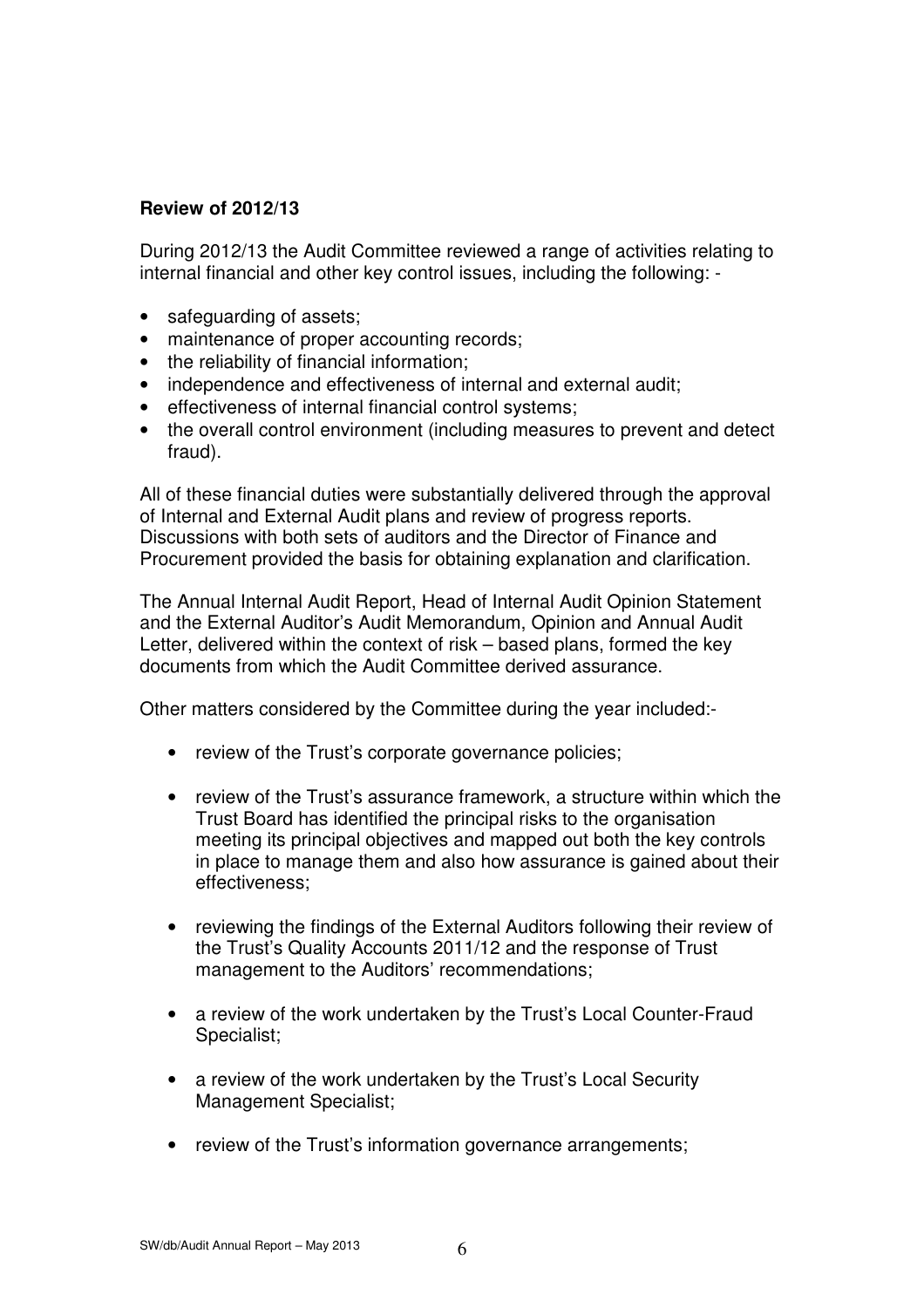- contract negotiations with the Trust's principal Commissioners;
- cost improvement programme forecasting processes;
- review of losses incurred and special payments made by the Trust;
- review of the arrangements in place at the Trust to deal with overseas visitors and private patients;
- review of the timetable and process for the development of the Trust's Annual Operational Plan 2013/14;
- arrangements in place to achieve accreditation in relation to the NHS Litigation Authority's Acute Risk Management Standards;
- significant risk and control findings identified by the Trust's Finance and Performance Committee and Governance and Risk Management Committee/Quality Assurance Committee, respectively;
- the arrangements in place at the Trust to assess the potential impact on quality and safety of cost improvement programme schemes; and
- the governance arrangements in place at Clinical Divisional and Clinical Business Unit levels.

During 2012/13, the Committee also continued to receive at each meeting reports assessing the Trust's position in relation to the following matters:

- discretionary procurement actions;
- significant breaches of Standing Financial Instructions (none in-year).

The Committee receives, at each meeting, the minutes of meetings of the Trust's Finance and Performance Committee and Quality Assurance Committee, which report directly to the Trust Board. This arrangement helps to ensure that there is clarity upon the respective roles and responsibilities of these bodies within the overall internal control system of the Trust.

The Head of Internal Audit's 2012/13 year-end report and Opinion Statement submitted to the Audit Committee stated that significant assurance could be provided that there is a generally sound system of internal control, designed to meet the organisation's objectives, and that controls are generally being applied consistently.

In the ISA 260 Audit Highlights Memorandum (May 2013) the Trust's External Auditors have reported that, on receiving the Trust's management representations letter, an unqualified audit opinion on the Trust's 2012/13 financial statements and remuneration report would be issued. The Trust Board will be recommended to confirm the Trust's management representations and adopt the annual accounts 2012/13 at its meeting on 30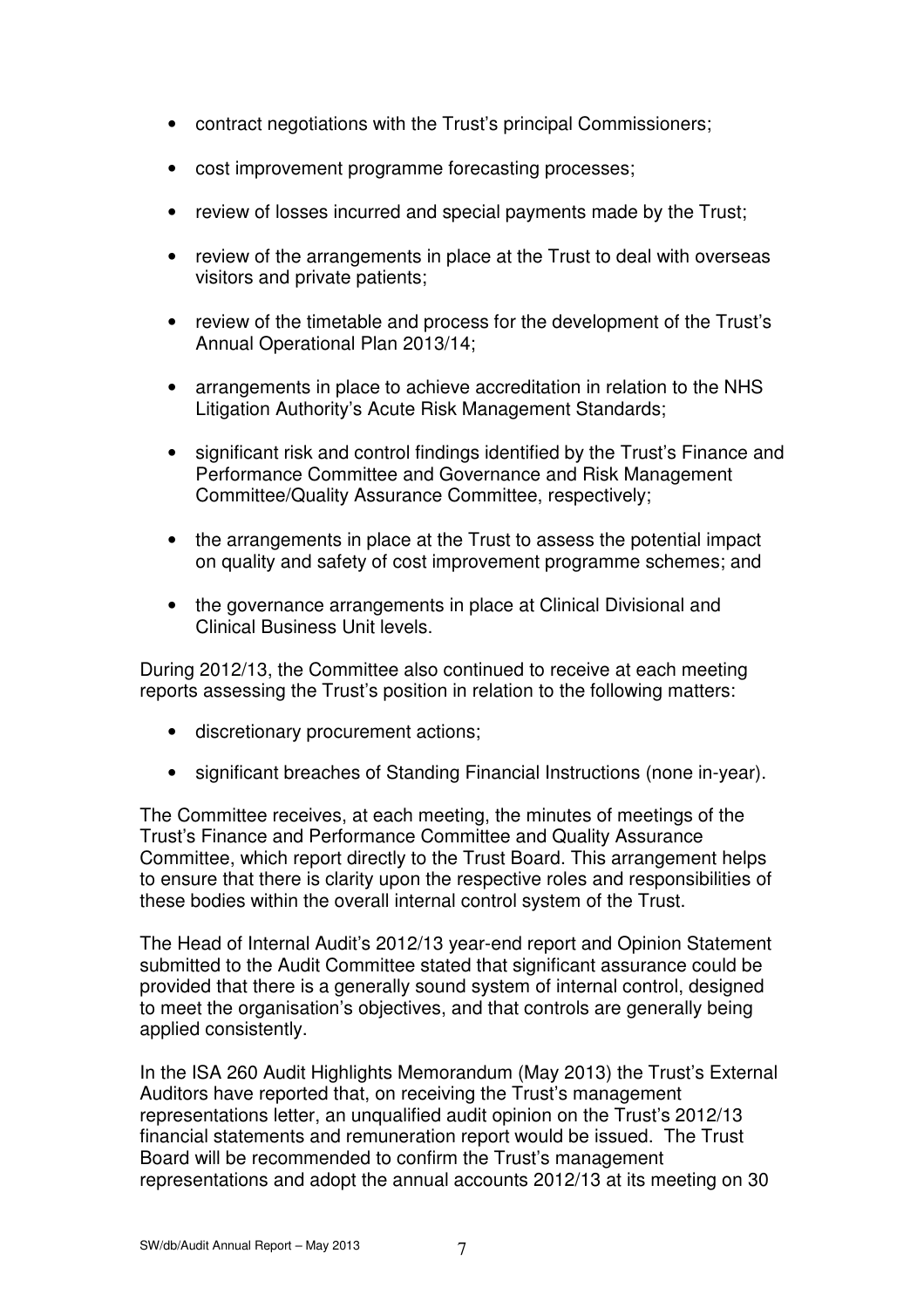May 2013. Once the External Auditors have received the Trust's representations, they will issue their audit opinions which will confirm that :

- the Trust's financial statements present a true and fair view of the Trust's operations;
- the Trust has complied with Department of Health requirements in the preparation of its Annual Governance Statement 2012/13 and that they are not aware of any inconsistencies between the information recorded in the Statement and their other work; and
- the numerical part of the Trust's remuneration report has been presented in a way which complies with the accounting requirements directed by the Secretary of State.

Taking into account the opinions of the Head of Internal Audit and External Auditors, the Committee is able to confirm that the Trust Annual Governance Statement 2012/13 is consistent with its view of the organisation's system of internal control and support the Trust Board's approval of the Statement. In doing so, the Committee has affirmed that the Trust's assurance framework 2012/13 was designed and operated to meet the Department of Health's requirements and provided reasonable assurance that there is an effective system of internal control to manage the principal risks identified by the Trust.

The Committee consequently endorsed the Annual Governance Statement's description of the Trust's system of risk management and its adequacy in identifying risks and allowing the Trust Board to understand the appropriate management of those risks. In doing so, the Committee endorsed the commitment in the Statement that the further work to be undertaken in 2013/14 to review and improve the Trust's governance, risk management and internal control systems, policies and procedures would strengthen the Trust's system of internal control.